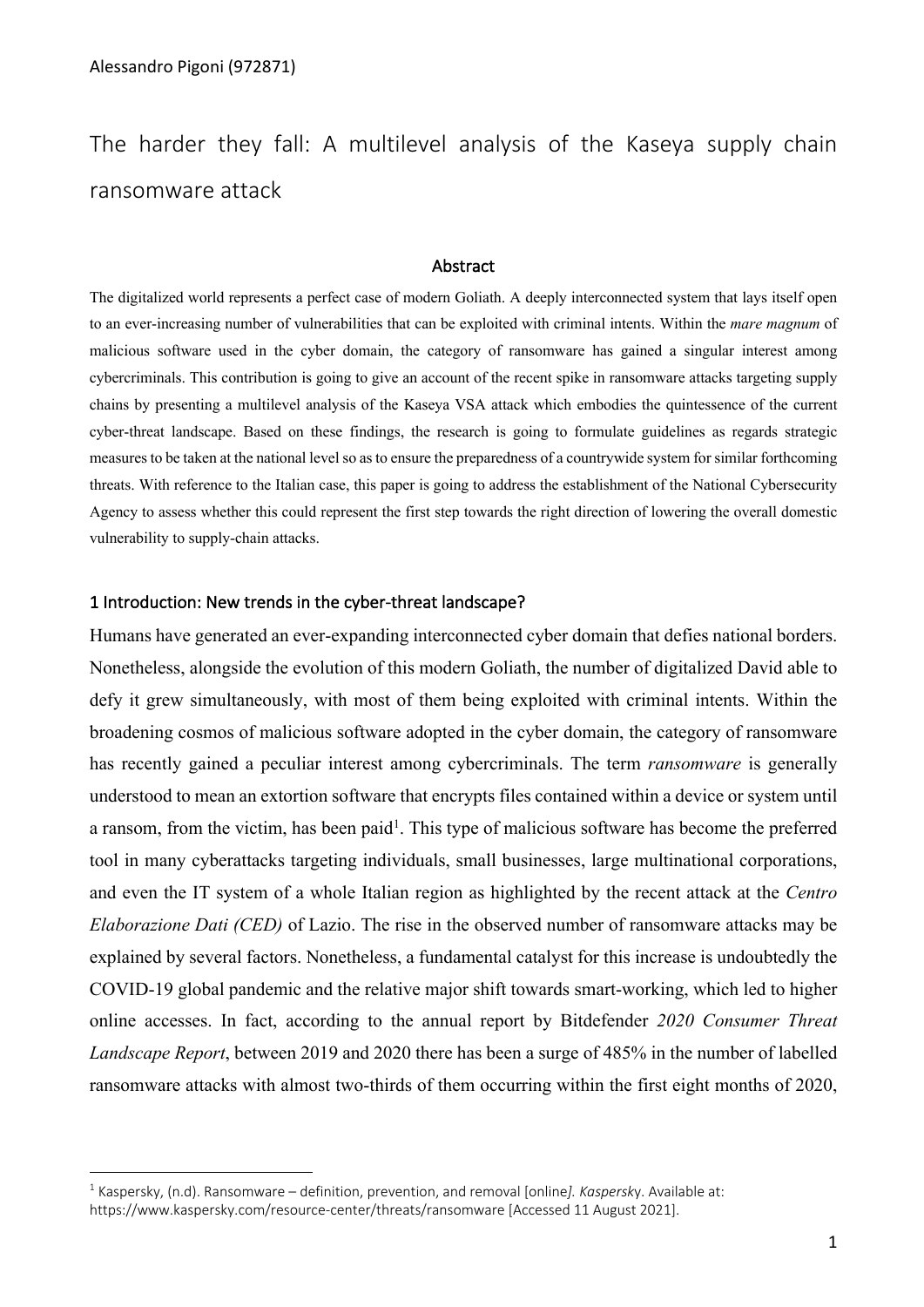during the pike of the pandemic<sup>2</sup>. As the number of vulnerable devices sharing confidential information within unsecured networks steadily grew, so did the opportunity cost for cybercriminals to infect these devices to obtain access to profitable sources of data<sup>3</sup>. The profitability of these attacks is positively related to its propagating effect, with more infections meaning more potential ransoms to be collected by the criminals. Not surprisingly, a recent tendency in the landscape of cyber-threats is the adoption of these tools within supply chain attacks to generate considerable capital and reputational losses on a global scale<sup>4</sup>. As a matter of fact, according to the annual report of the European Union Agency for Cybersecurity (ENISA), the complexity and impacts of these cyberattacks have experienced an upward trend since the beginning of 2020, parallel to the one observed for ransomware attacks<sup>5</sup>. Within the variety of reported incidents, a recent cyber-attack has brought to the forefront of academic debate the vulnerabilities and risks related to supply chains. The case study at the center of this report is the ransomware attack targeting the service provider Kaseya and the supply chain of its server administrator software Kaseya VSA. The choice of this particular case is associated with the intent of this research. The aim of this paper is to underline the mandatory strategic measures to be taken at the national level to ensure the preparedness of the Italian countrywide system in the face of similar forthcoming threats. So as to address this multifaceted subject, this paper is going to be structured as follows. The first section begins by providing a comprehensive overview of the cyber-attack: the actors involved, technical analysis of the cyber-kill chain, the strategic measures adopted in aftermath of the incident to limit its potentiality, and an investigation as regards the geopolitical concerns posed by similar attacks. A second section is going to propose some useful recommendations to develop a more advanced and comprehensive plan of action for handling similar cyber-threats and to investigate whether the Italian cyber-security strategy is up to date as regards the current threat landscape. For reasons of space, the extensive analysis and evaluation of the structure of the newly constituted Italian National Cybersecurity Agency (ACN) within the *Piano Nazionale di Ripresa e Resilienza* (PNRR) are not dealt within this paper. The last section restates that, notwithstanding some minor concerns, the creation of a unified institution concerning national cyber-security and responsible for ensuring the resiliency of the countrywide

<sup>4</sup> The term *supply chain* is generally understood to indicate the biomes of activities, individuals, know-how, and processes connecting the supplier of a service or a product to its customers. European Union Agency for Cybersecurity (ENISA), (2021). *ENISA Threat Landscape for Supply Chain Attack.* [online], p.6. DOI: 10.2824/168593 *.*

<sup>2</sup> Bitdefender, (2020). *2020 Consumer Threat Landscape Report*. [online], p.3. Available at:

https://www.bitdefender.com/files/News/CaseStudies/study/395/Bitdefender-2020-Consumer-Threat-Landscape-Report.pdf [Accessed 16 August 2021].

<sup>3</sup> Harrod, B., (2021). The Increasing Popularity of Ransomware Amongst Cybercriminals. [online] *Ivanti.com*. Available at: https://www.ivanti.com/blog/the-increasing-popularity-of-ransomware-amongst-cybercriminals [Accessed 16 August 2021].

<sup>5</sup> *Ibidem* p.4.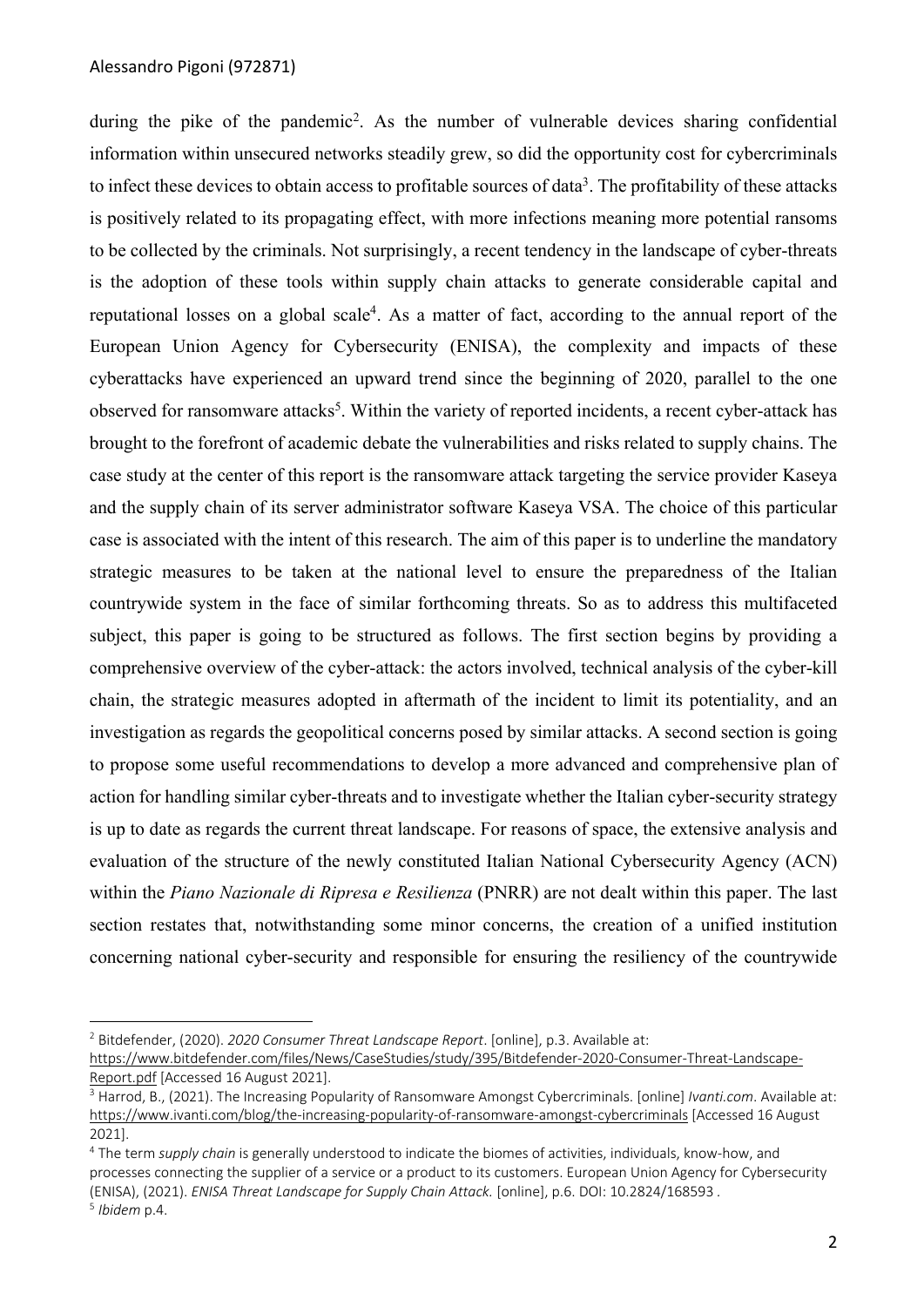system has the potential to increase its efficacy in countering the current and prospective threats within the cyber-domain.

## 2 The Kaseya Case

The next sections are going to provide an overview of the incident with a particular focus given on the actors involved, the cyber-kill chain, the incident response plan adopted, and the geopolitical importance of the attack.

# *2.1 Within the mind of a cyber-criminal organization: behavioral analysis of REvil*

Kaseya is a service provider of IT management software and cloud servers<sup>6</sup>. In particular, Kaseya VSA (Virtual Server/System Administrator) is an all-in-one tool for Remote Monitoring and Management (RMM) that permits Managed System Providers (MSPs) to administer from remote its clients' IT systems<sup>7</sup>. On the 2<sup>nd</sup> of July 2021, Kaseya has notified its customers of the occurrence of a ransomware incident targeting its management software Kaseya VSA<sup>8</sup>. Two hours prior to Kaseya's notification, the ransomware-as-a-service (RaaS) group REvil reported on its Darknet 'Happy Blog' a ransom demand of 70 000 000\$ in BTC in exchange for the release of a universal decryption tool to recover the encrypted data<sup>9</sup>. Firstly discovered by the Federal Bureau of Investigation in 2019, the syndicate REvil, also known with the aliases Sodin and Sodinkibi, rapidly developed to become a high-profile ransomware group targeting primarily service providers, with a yearly estimated income of \$100 Million<sup>10</sup>. A key problem with much of the literature on cybercriminal groups is the absence of a comprehensive analysis regarding the logic which motivate their actions. To shed a light on these hidden aspects of REvil, the seminal report provided by the intelligence agency AdvIntel applied the classic methodological approach of criminology to the behavioral analysis of the group<sup>11</sup>. According to the findings, the conduct of the syndicate tends to be triggered by two main factors: the media resonance of its actions and a general sense of impunity which nourishes a tendency to be overconfident in the definition of its targets<sup>11</sup>. With regards to the first factor, what needs to be highlighted is the fact that an organized criminal group such as REvil thrive with the fame obtained on virtual forums and through media resonance<sup>11</sup>. In fact, the news

<sup>6</sup> European Union Agency for Cybersecurity, (2021). *ENISA Threat Landscape for Supply Chain Attack.* [online], p.18. DOI: 10.2824/168593*.*

<sup>7</sup> Kaseya, (n.d). The world's #1 rmm solution. [online] *Kaseya.com.* Available at: https://www.kaseya.com/products/vsa/ [Accessed 30 July 2021].

<sup>8</sup> European Union Agency for Cybersecurity, (2021). *ENISA Threat Landscape for Supply Chain Attack.* [online], p.18. DOI: 10.2824/168593*.*

<sup>9</sup> Allen, J., (2021*).* Kaseya Ransomware Attack Explained: What You Need To Know. [online] *PurpleSec.us* Available at: https://purplesec.us/kaseya-ransomware-attack-explained/#Responded [Accessed 20 August 2021].

<sup>10</sup> Avertium, (2021). REvil Ransomware Overview [online] *Avertium.com* Available at: https://www.avertium.com/revilransomware-overview/ [Accessed 23 August 2021].

<sup>11</sup> AdvIntel Advance Intelligence, (2020). Inside REvil Extortionist "Machine": Predictive Insights. [online] *AdvIntel Advance Intelligence* Available at: https://www.advanced-intel.com/post/inside-revil-extortionist-machine-predictiveinsights [Accessed 23 August 2021].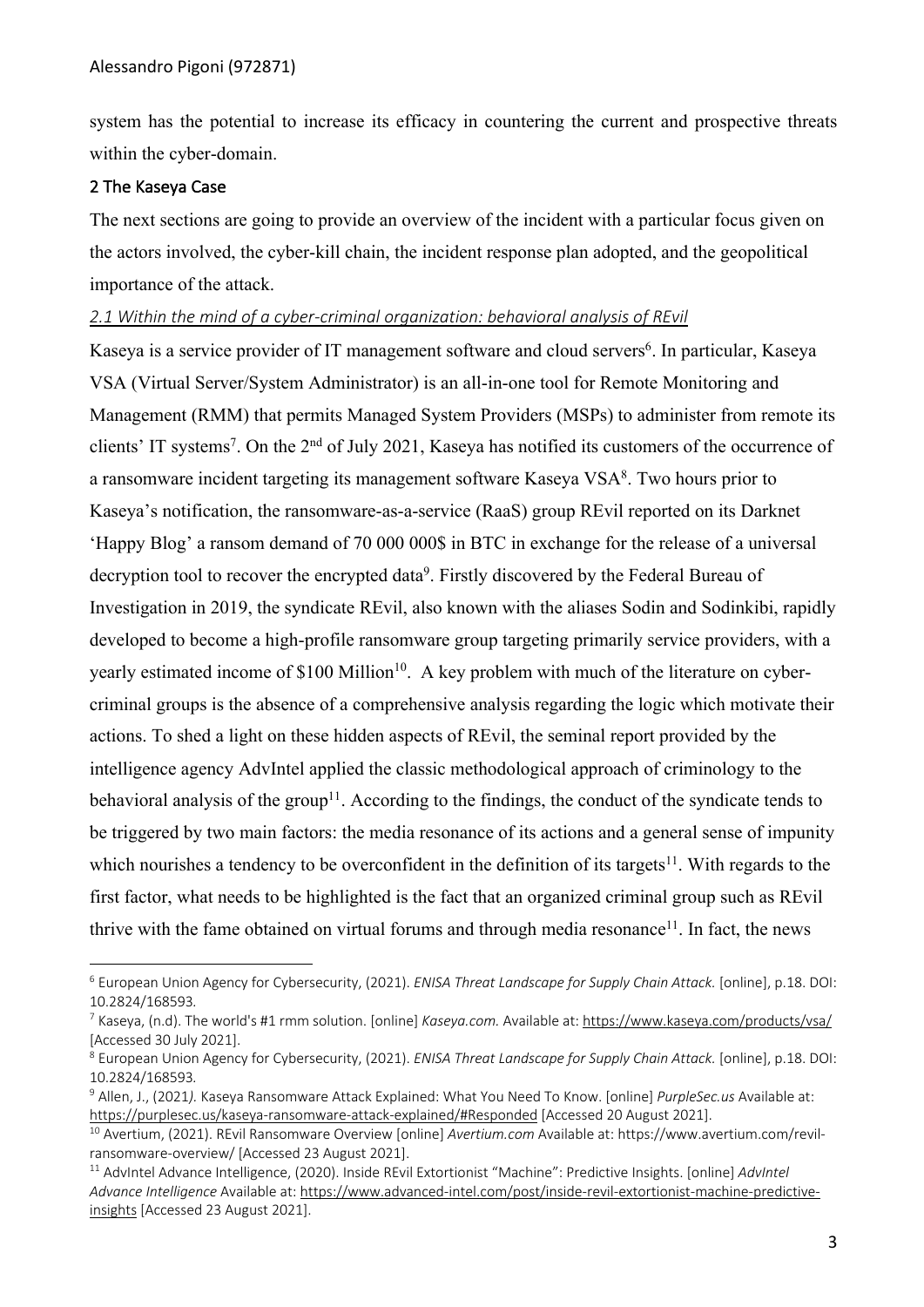headlines made by the attacks to the meat-processing firm JBL occurring in June 2021 followed by Kaseya's case in early July gave the organization the possibility to obtain the necessary celebrity online to attract new members in its ranks<sup>11</sup>. Nonetheless, this key driver for cyber-criminal activity can be considered endogenic considering the significant psycho-societal impacts of cyber-attacks. On the other hand, a second factor influencing the group's tendency to target high-profile/highreward organizations is related to the complexity of the process of cyber-attribution in the aftermath of an incident<sup>12</sup>. The term *cyber attribution* is generally understood to encompass the technical and legal frameworks adopted to recognize a specific organized group, or individual, as the perpetrator of a cyber-attack, and to detect possible overt or covert implications of State actors in its criminal businesses<sup>13</sup>. If on the technological side of attribution many intelligence agencies have developed a comprehensive understanding of REvil's preferred ways of conducting its attacks, major limitations remain regarding the process of legal attribution. As a matter of fact, many features of REvil tends to point out its possible affiliation with the Russian government. Besides the fact that Russian is the main language used on its online forums, the syndicate tends to avoid targeting companies that are based on Russian soil, or which gravitate within the sphere of influence of the Russian government<sup>12</sup>. Furthermore, another factor pointing towards this possibility is related to the Geneva meeting of June 2021 between US president Joe Biden and the Russian president Vladimir Putin. During the convention, the United States threatened a coordinated action from NATO at the expense of Russia in the event that cyber-groups unofficially related to its government continued to target Western companies<sup>14</sup>. Given this intimidation, it can be argued that REvil's server shutdown happening less than two weeks after the Kaseya incident might be related to the Russian strategy of international appeasement towards the US counterpart. Notwithstanding these conjectures, it is necessary to highlight the fact that, given the propensity of State-actors to avoid the formal acknowledgment of cyber-attacks orchestrated from its grounds, a general sense of impunity will continue to foster the agency of criminal groups such as  $REvil<sup>13</sup>$ .

<sup>12</sup> AdvIntel Advance Intelligence, (2020). Inside REvil Extortionist "Machine": Predictive Insights. [online] *AdvIntel Advance Intelligence* Available at: https://www.advanced-intel.com/post/inside-revil-extortionist-machine-predictiveinsights [Accessed 23 August 2021].

<sup>&</sup>lt;sup>13</sup> Strippoli Lanternini, A., (2020). Il Processo di Attribution nel Cyberspace: Strumenti Tecnico-giuridici di Difesa dai Cyber Attacchi. [online] *Cyber Security 360*. Available at: https://www.cybersecurity360.it/soluzioni-aziendali/ilprocesso-di-attribution-nel-cyberspace-strumenti-tecnico-giuridici-di-difesa-dai-cyber-attacchi/ [Accessed 24 August 2021].

<sup>14</sup> Lezzi, P., 2021. *REvil, ecco cosa può succedere dopo la "scomparsa" del gigante del ransomware - Cyber Security 360*. [online] Cyber Security 360. Available at: https://www.cybersecurity360.it/nuove-minacce/ransomware/revil-ecco-cosapuo-succedere-dopo-la-scomparsa-del-gigante-del-ransomware/ [Accessed 24 August 2021].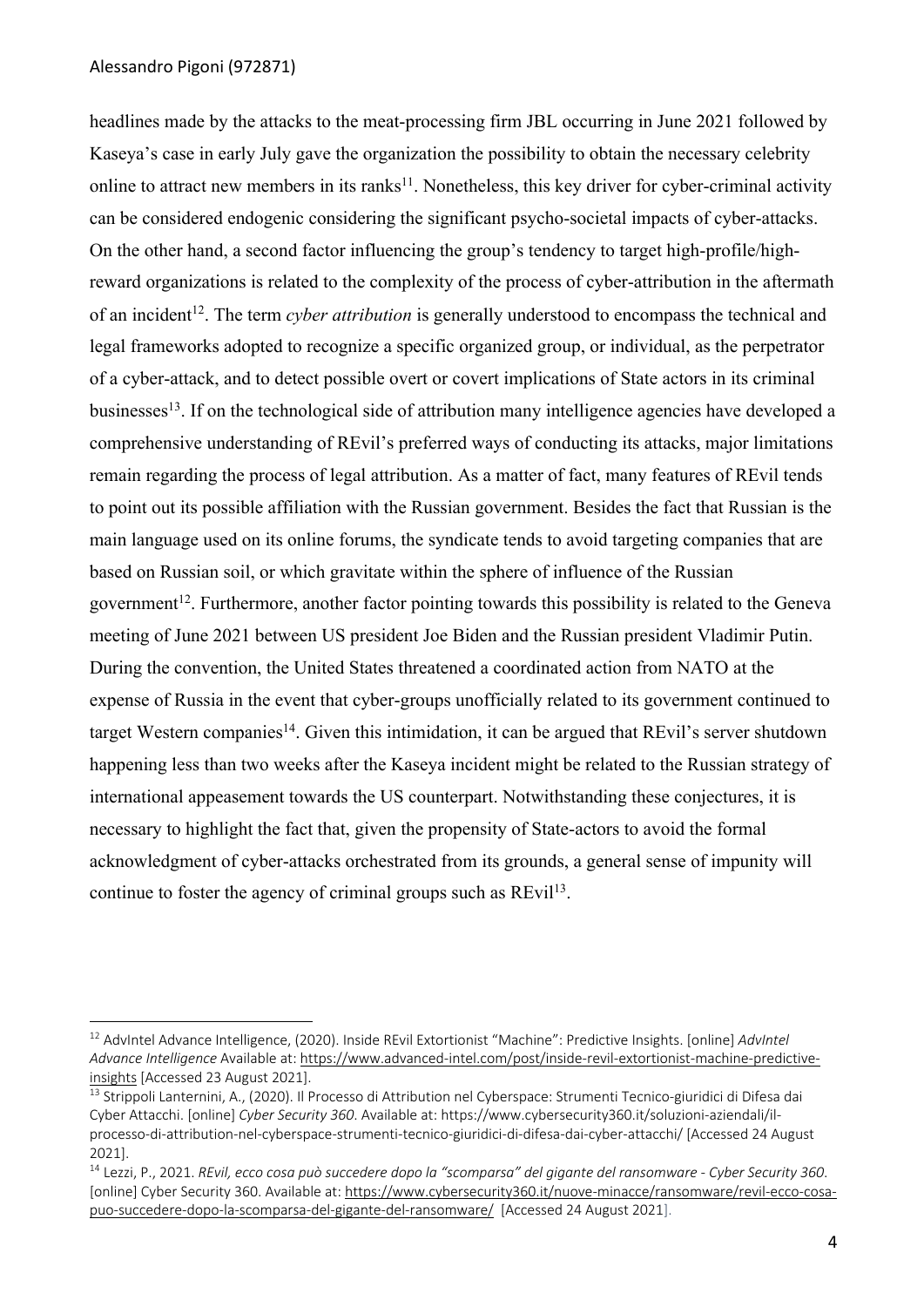### *2.2 Technical analysis of the attack*

As mentioned in the previous section, REvil tends to prioritize high-risk/high-reward targets for reasons of popularity and for the general sense of impunity that permeates the cyber domain<sup>15</sup>. This technical portion of the study is going to be entirely focused on providing an overview of the cyberkill chain which characterizes the ransomware attack to the Kaseya VSA supply chain. According to the analysis conducted by the DIVD (Dutch Institute for Vulnerability Disclosure), the criminals exploited many 0-day vulnerabilities within the company's IT system to infiltrate within its network of customers<sup>16</sup>. Specifically, the attack has been carried out in six phases, culminating with the encryption of the files contained in the local disks of end-users:

- 1. By Exploiting vulnerability CVE-2021-30116 (SLQ Injection), the group bypassed the authentication process on Kaseya VSA and obtained the highest privileges as a Managed Service Providers (MSP)<sup>16</sup>.
- 2. Taking advantage of these privileges, REvil delivered to the MSP's list of customers the payload in the form of a file named *agent.crt*, disguised as the software update 'Kaseya VSA Agent Hot-fix'<sup>16</sup>.
- 3. Once opened, *agent.crt* executed the following script from Windows PowerShell: cmd.exe /c ping 127.0.0.1 -n 1543 > nul & C:WindowsSystem32WindowsPowerShellv1.0powershell.exe Set-MpPreference -DisableRealtimeMonitoring \$true -DisableIntrusionPreventionSystem \$true - DisableIOAVProtection \$true -DisableScriptScanning \$true -EnableControlledFolderAccess Disabled - EnableNetworkProtection AuditMode -Force -MAPSReporting Disabled -SubmitSamplesConsent NeverSend & copy /Y C:WindowsSystem32certutil.exe C:Windowscert.exe & echo %RANDOM% >> C:Windowscert.exe & C:Windowscert.exe -decode c:kworkingagent.crt c:kworkingagent.exe & del /q /f c:kworkingagent.crt C:Windowscert.exe & c:kworkingagent.exe<sup>17</sup>
- 4. The script reported above carried out these commands:
	- a. With the string '127.0.0.1 -n  $1543 > \text{null}$ ' REvil sets a timer of 1543 seconds for the execution of the script $17$ .
	- b. The section 'C:WindowsSystem32WindowsPowerShellv1.0powershell.exe Set-MpPreference-DisableRealtimeMonitoring\$true -DisableIntrusionPreventionSystem \$true-DisableIOAVProtection\$true-DisableScriptScanning\$true

<sup>15</sup> AdvIntel Advance Intelligence, (2020). Inside REvil Extortionist "Machine": Predictive Insights. [online] *AdvIntel Advance Intelligence* Available at: https://www.advanced-intel.com/post/inside-revil-extortionist-machine-predictiveinsights [Accessed 23 August 2021].

<sup>&</sup>lt;sup>16</sup> Pelliccione, A., (2021). La minaccia ransomware sale di livello: il caso Kaseya, com'è successo e come difendersi [online] *Agenda Digitale*. Available at: https://www.agendadigitale.eu/sicurezza/la-minaccia-ransomware-sale-di-livelloil-caso-kaseya-come-successo-e-come-difendersi/ [Accessed 18 August 2021].

<sup>17</sup> Lezzi, P., 2021. Attacco a Kaseya: il ruolo del supply chain risk e dei processi DevSecOps [online] *Cyber Security 360.* Available at: https://www.cybersecurity360.it/nuove-minacce/attacco-a-kaseya-il-ruolo-del-supply-chain-risk-e-deiprocessi-devsecops/ [Accessed 18 August 2021].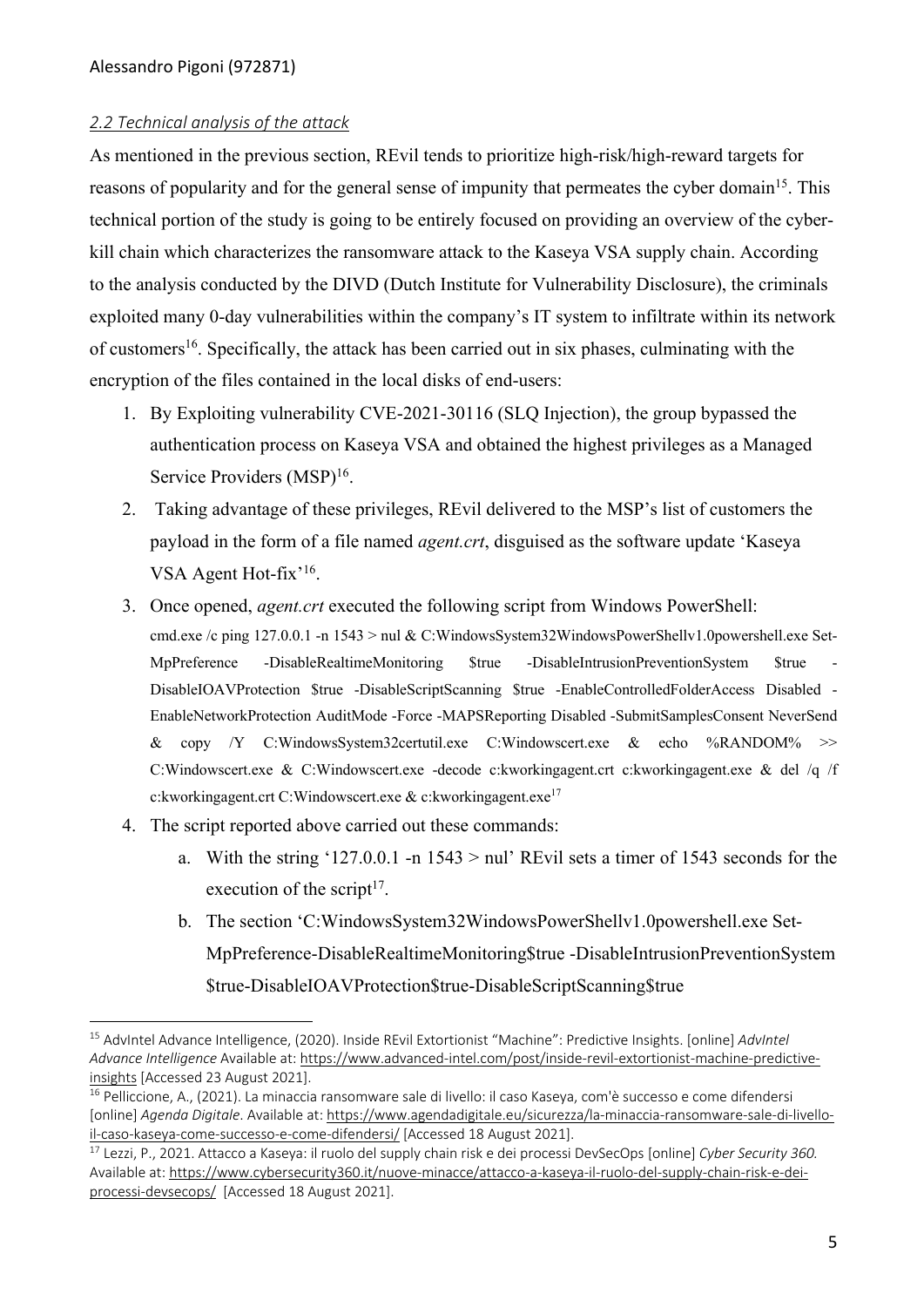EnableControlledFolderAccess Disabled -EnableNetworkProtection AuditMode - Force -MAPSReporting Disabled -SubmitSamplesConsent NeverSend' disables the security perimeter and functionalities of Windows Defender<sup>18</sup>.

- c. The string 'copy /Y C:WindowsSystem32certutil.exe C:Windowscert.exe & echo' creates a copy of the Windows software *certutil.exe* used for decoding online  $contents<sup>18</sup>$ .
- d. With the command 'C:Windowscert.exe -decode c:kworkingagent.crt c:kworkingagent.exe', *certutil.exe* is used to decodify the payload contained in file *agent.crt*, then saved as *agent.exe* in the working directory<sup>18</sup>.
- e. The last section 'del /q /f c: kworking agent.crt C: Windows cert.exe  $\&$ c:kworkingagent.exe' eliminates both the file *agent.crt* and the *decipher* while initiating the final phases of the attack $18$ .
- 5. The agent *agent.exe* executes files 'msmpeng.exe' and 'mpsvc.dll' with the latter importing a dynamic-link library (DLL) and the former allow its opening<sup>19</sup>.
- 6. Once the library is opened, the last phase of the attack consists in the execution of a network discovery to identify the hosts and the encryption of the files contained in the  $devices<sup>19</sup>$ .

The results of this analysis have important implications for the understanding of supply-chain attacks. In fact, they implicate that ransomware attacks to supply-chains leverage on the complex relationship linking each ring of the chain to the other. In particular, the asymmetry of the relation of dependency established among a single supplier and many users turns out to be a critical factor in the intensification of the impact of cyber-attacks of this sort. Having presented the technical analysis of the cyberattack that targeted the supply chain of Kaseya VSA, this paper is going to provide a brief, yet comprehensive, examination of the countermeasures adopted.

# *2.3 Incident Response and Remediation*

Kaseya, alongside the Cybersecurity and Infrastructure Security Agency (CISA) and the FBI, developed a timely plan to address the cyber-attack<sup>20</sup>. In fact, on the day of the incident, the company proceeded by shutting down their server *Software-as-a-Service (SaaS)* while recommending to its clientele to arrest the Kaseya VSA servers on-premise to limit the potential

<sup>18</sup> Lezzi, P., 2021. Attacco a Kaseya: il ruolo del supply chain risk e dei processi DevSecOps [online] *Cyber Security 360.* Available at: https://www.cybersecurity360.it/nuove-minacce/attacco-a-kaseya-il-ruolo-del-supply-chain-risk-e-deiprocessi-devsecops/ [Accessed 18 August 2021].

<sup>&</sup>lt;sup>19</sup> Pelliccione, A., (2021). La minaccia ransomware sale di livello: il caso Kaseya, com'è successo e come difendersi [online] *Agenda Digitale*. Available at: https://www.agendadigitale.eu/sicurezza/la-minaccia-ransomware-sale-di-livelloil-caso-kaseya-come-successo-e-come-difendersi/ [Accessed 18 August 2021].

<sup>20</sup> Us-cert.cisa.gov, (2021). Kaseya Ransomware Attack: Guidance for Affected MSPs and their Customers [online] *Uscert.cisa.gov.* Available at: https://us-cert.cisa.gov/kaseya-ransomware-attack [Accessed 20 August 2021].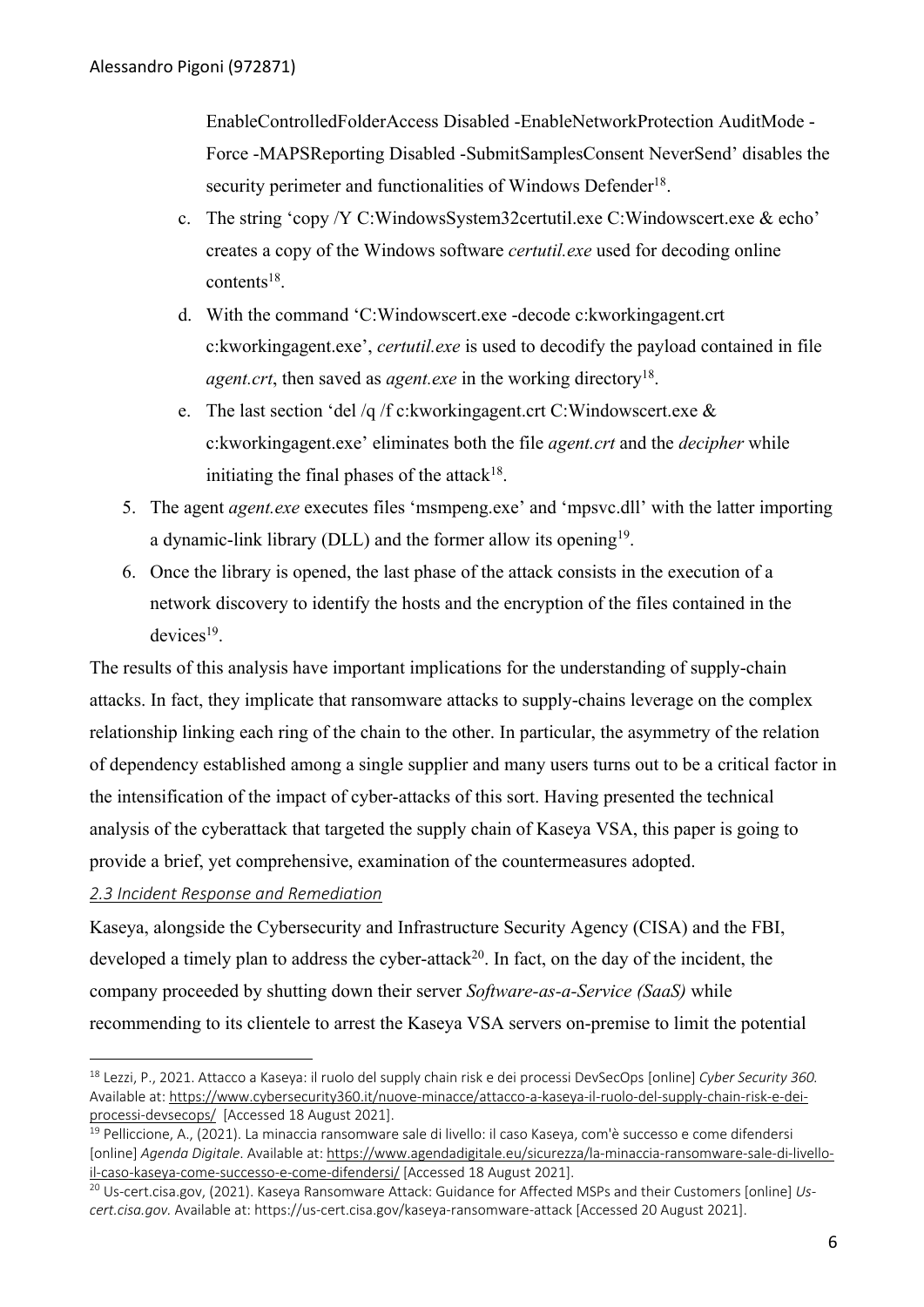impacts of the incident<sup>21</sup>. This recommendation played a crucial role in lowering the number of vulnerable servers online. In fact, according to a study conducted by Carlo Cadet for the security rating company BitSight, the number of compromised instances abruptly decreased from 1,900 to less than 100 in the aftermath of Kaseya's notification<sup>22</sup>. Simultaneously, Kaseya performed an examination of the cyber-kill chain of the attack to devise and implement a Compromise Detection Tool. The software permits Kaseya's users to inspect its systems in autonomy in search of Indicators of Compromise of the ransomware attack on the VSA servers $^{23}$ . So far, this section has examined the effective measures taken to immediately counter the attack and initiate the recovery of the systems. These types of strategies are usually labelled with the expressions *Incident Response* and *Business Continuity* plans. On the other hand, with regards to the measures taken to actually restore the functionality of its servers, the agency performed more poorly. As a matter of fact, if the reconfiguration and restarting of its servers *Software-as-a-Service (SaaS)* were initially announced for the 5<sup>th</sup> of July, the recovery of the systems was delayed by seven additional days, this, in turns, boosted the already significant economic and reputational damages to Kaseya<sup>21</sup>. Notwithstanding the effective implementation of the Incident Response Plan, the cyber-attack generated a significant spillover effect on a global scale. Furthermore, in the case of software supply chains, such as Kaseya's VSA, tracing the vastity of its network of clients can be challenging. In fact, the fiduciary connection linking vendor-customers tends to limit the understanding of the end-user as regards its placement within a supply chain and the potential vulnerabilities related to this position. Unawareness plays a crucial role in causing an escalation in the impacts of such attacks. Specifically, in the aftermath of the incident, seventeen countries were impacted with a final cost of the cyber-attack yet to be fully estimated, making Kaseya's case one of the worst ransomware attacks targeting a supply chain in the history of cyber-security<sup>24</sup>. What is clear is that targeting 30 Kaseya's Managed Service Providers (MSPs), produced a cascading effect that even reached giants such as the Swedish superstore company  $\text{CoOP}^{24}$ . In fact, according to a representative of the chain, Sweden COOP's system shut down overnight with more than 800 stores forced to remain

<sup>21</sup> Molinari, G., (2021). La minaccia cyber alle supply chain: il caso Kaseya VSA*.* [online] *Analytica for intelligence and security studies*. Available at: https://www.analyticaintelligenceandsecurity.it/ricerca-e-analisi/la-minaccia-cyber-allesupply-chain-il-caso-kaseya-vsa/ [Accessed 19 August 2021].

<sup>22</sup> Cadet, C., 2021. The Kaseya Ransomware Attack - What You Need To Know About. [online] *BitSight.* Available at: https://www.bitsight.com/blog/kaseya-ransomware-attack [Accessed 20 August 2021].

<sup>&</sup>lt;sup>23</sup> The expression Indicators of Compromise (IoCs) is generally understood to mean forensic data signaling a potential compromission of a system or network. In particular, Kaseya has released a list of IoCs concerning IP addresses connected to malicious online activity and specific signatures of compromised files exploited by the attackers. Dvir, S., (2021). REvil Ransomware Attack on Kaseya VSA: What You Need to Know. [online] *Inside Out Security*. Available at: https://www.varonis.com/blog/revil-msp-supply-chain-attack/ [Accessed 19 August 2021].

<sup>24</sup> Dickens, S., 2021. *Full Impact of REvil Ransomware Attack on Kaseya Becomes Apparent*. [online] Futurum Research. Available at: <https://futurumresearch.com/research-notes/full-impact-of-revil-ransomware-attack-on-kaseyabecomes-apparent/> [Accessed 25 August 2021].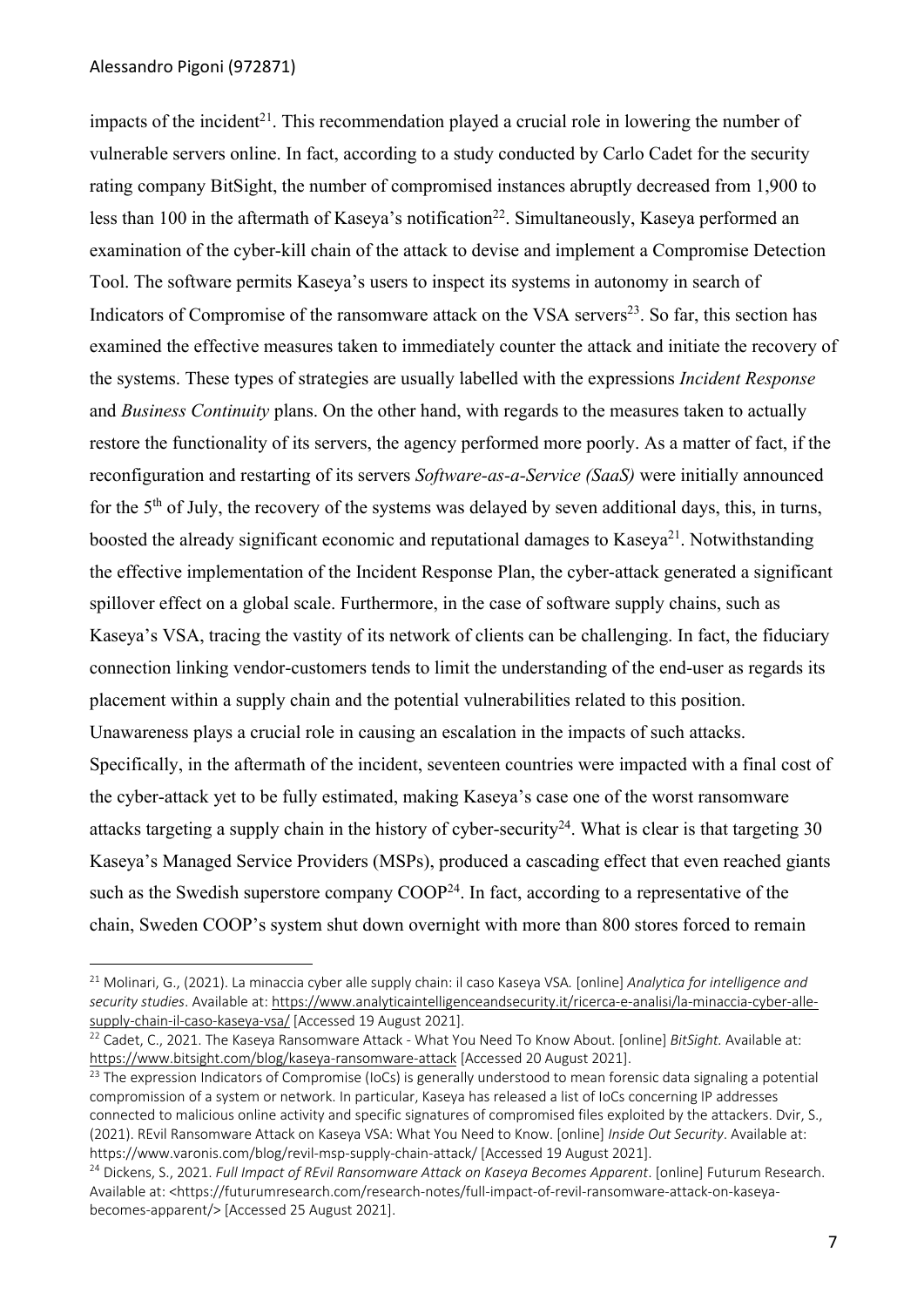closed until further notice25. In light of the intensity and the amplitude of the effects of an attack that shut-down an entire supply chain, can a ransomware be considered as potential weapon in conflicts motivated by geopolitical reasons?

# *2.4 Is geopolitical 'Ransomwar' a reality?*

Through centuries of development, humanity has learned to thrive in this planet instead of merely surviving in it. Mankind has adapted to the surrounding natural ecosystem and even conceived a domain in which conducting digitalized parallel lives<sup>26</sup>. Likewise their organic counterparts, these personas are intrinsically made of preferences, hopes, and especially valuable information. As outlined in the introduction, the evolution of the domain was paralleled by the mastering of tools for exploiting its possibilities with criminal intents. The past decade has witnessed a renewed interest in academia regarding the spread of online criminal activities while the geopolitical concerns of cyberattacks have not been dealt with in-depth. In the light of recent major ransomware attacks such as SolarWinds, Colonial Pipeline, and more recently to the supply chain of Kaseya VSA, there is now significant concerns regarding the use of this software as potential weapons in geopolitical conflicts<sup>27</sup>. In her analysis of game theory applied to ransomware incidents, Jun reaches the conclusion that these tools will soon become cost-effective means for international coercion<sup>27</sup>. Since data are quickly turning into an asset, encrypting or threatening to encrypt these commodities is likely to represent a potential threat to a country in the same manner as more traditional security concerns<sup>27</sup>. Having addressed this possibility, what needs to be highlighted is that so far, no major ransomware attack has been conducted for overt geopolitical reasons. Nonetheless, the analysis conducted so far on the incident at the center of this study is likely to point out that this concern may soon become a trend rather than a supposition. Therefore, nation-states must be prepared to face similar forthcoming threats in an attempt to ensure the resilience of their public and private sectors.

## **3 Best practices to protect against ransomware supply-chain attacks**

All in all, this paper has depicted a glooming future for the cyber-domain. New threats are constantly emerging, impunity reigns in the aftermath of a cyber-attack, and geopolitical considerations may soon foster the rise and the agency of ever organized cyber-criminals such as REvil. Nevertheless, each new incident offers fundamental insights regarding the necessary

```
26 Chittaro, L., (2014). La vita parallela sul web. [online] Il Sole 24 ORE. Available at:
```

```
https://st.ilsole24ore.com/art/tecnologie/2014-02-14/la-vita-parallela-web--153800.shtml?uuid=ABSsacw [Accessed 22 
August 2021].
```
<sup>25</sup> Tidy, J., (2021). Swedish Coop supermarkets shut due to US ransomware cyber-attack. [online] *BBC News*. Available at: https://www.bbc.com/news/technology-57707530 [Accessed 24 August 2021].

<sup>27</sup> Jun, J., (2021). Opinion | Could Ransomware Become a Geopolitical Weapon? Game Theory Says Yes*.*. [online] *Politico.com* Available at: https://www.politico.com/news/magazine/2021/07/08/ransomware-game-theorygeopolitics-cyber-attack-498625 [Accessed 22 August 2021].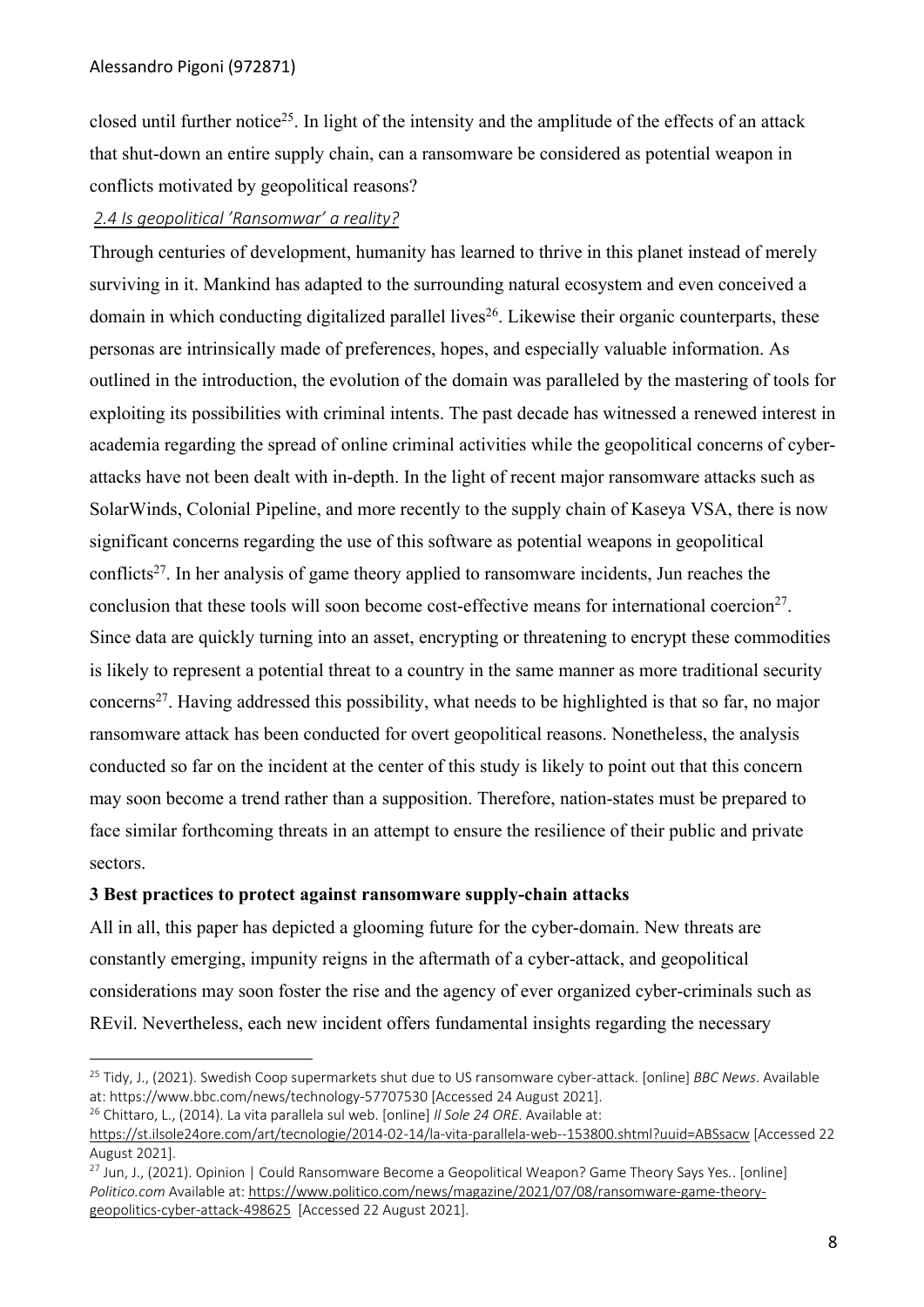### Alessandro Pigoni (972871)

measures to be taken to counter the forthcoming one. Applying this acquired intelligence, it is now possible to conceive a list of recommendations targeted for end-users, suppliers, and even practitioners of this field to ensure their cyber-awareness as regards to the best practice to be implemented against possible ransomware attacks targeting supply chains. According to a recent report published by the European Union Agency for Cybersecurity (ENISA), particular attention should be focused on vendors' side of supply chains, which currently represents the weakest one of the two<sup>28</sup>. As a matter of fact, immature suppliers impose a great burden of risks to their network of customers while raising the overall level of vulnerability of a supply chain. Hence, suppliers should adopt security practices so as to guarantee that their services and products are not going to pose additional risks to the users. These methodologies are commonly identified with the term DevSecOps. This acronym identifies the cyclical process of actions that accompanies the lifecycle of a software from its development to its application while ensuring constant vulnerability controls, up to date incident response plans, and rigorous patch management to contrast the insurgence of vulnerabilities<sup>29</sup>. A supplier should ensure to its customers the full compliance to the standards on information security contained within the framework ISO 27001 to certify the maturity of the company as regards data confidentiality, integrity, and availability<sup>30</sup>. Furthermore, in case the company collected personal data coming from the European Union, the supplier should also prove its compliance to the norms contained within the framework of the General Data Protection Regulation (GDPR) on the matter of privacy and data security. On the other hand, customers should carefully vet the suppliers according to their maturity as regards their level of cyber-awareness<sup>28</sup>. According to some research on this matter, particular attention should be paid to devise and implement a profiling methodology for its assets and liabilities to be aware of their specific risks, importance, and dependencies in light of participating in a particular supply chain<sup>31</sup>. Even though this method provides a comprehensive depiction of the overall risks for customers of a supply chain, undoubtedly it remains a cost-ineffective strategy that may overrun the IT sector of a company and prevent it from performing its daily duties<sup>31</sup>. Moreover, according to ENISA the relation of trust between supplier and customer should be reinforced by compelling the vendor to adhere to a list of

<sup>&</sup>lt;sup>28</sup> European Union Agency for Cybersecurity, (2021). *ENISA Threat Landscape for Supply Chain Attack*. [online], p.27. DOI: 10.2824/168593*.*

<sup>29</sup> Lezzi, P., (2021). Attacco a Kaseya: il ruolo del supply chain risk e dei processi DevSecOps [online] *Cyber Security 360.* Available at: https://www.cybersecurity360.it/nuove-minacce/attacco-a-kaseya-il-ruolo-del-supply-chain-risk-e-deiprocessi-devsecops/ [Accessed 18 August 2021].

<sup>30</sup> Petters, J., (2020). What is ISO 27001 Compliance? Essential Tips and Insights [online] I*nside Out Security*. Available at: https://www.varonis.com/blog/iso-27001-compliance/ [Accessed 25 August 2021].

 $31$  Pelliccione, A., (2021). La minaccia ransomware sale di livello: il caso Kaseya, com'è successo e come difendersi. [online] *Agenda Digitale*. Available at: https://www.agendadigitale.eu/sicurezza/la-minaccia-ransomware-sale-di-livelloil-caso-kaseya-come-successo-e-come-difendersi/ [Accessed 18 August 2021].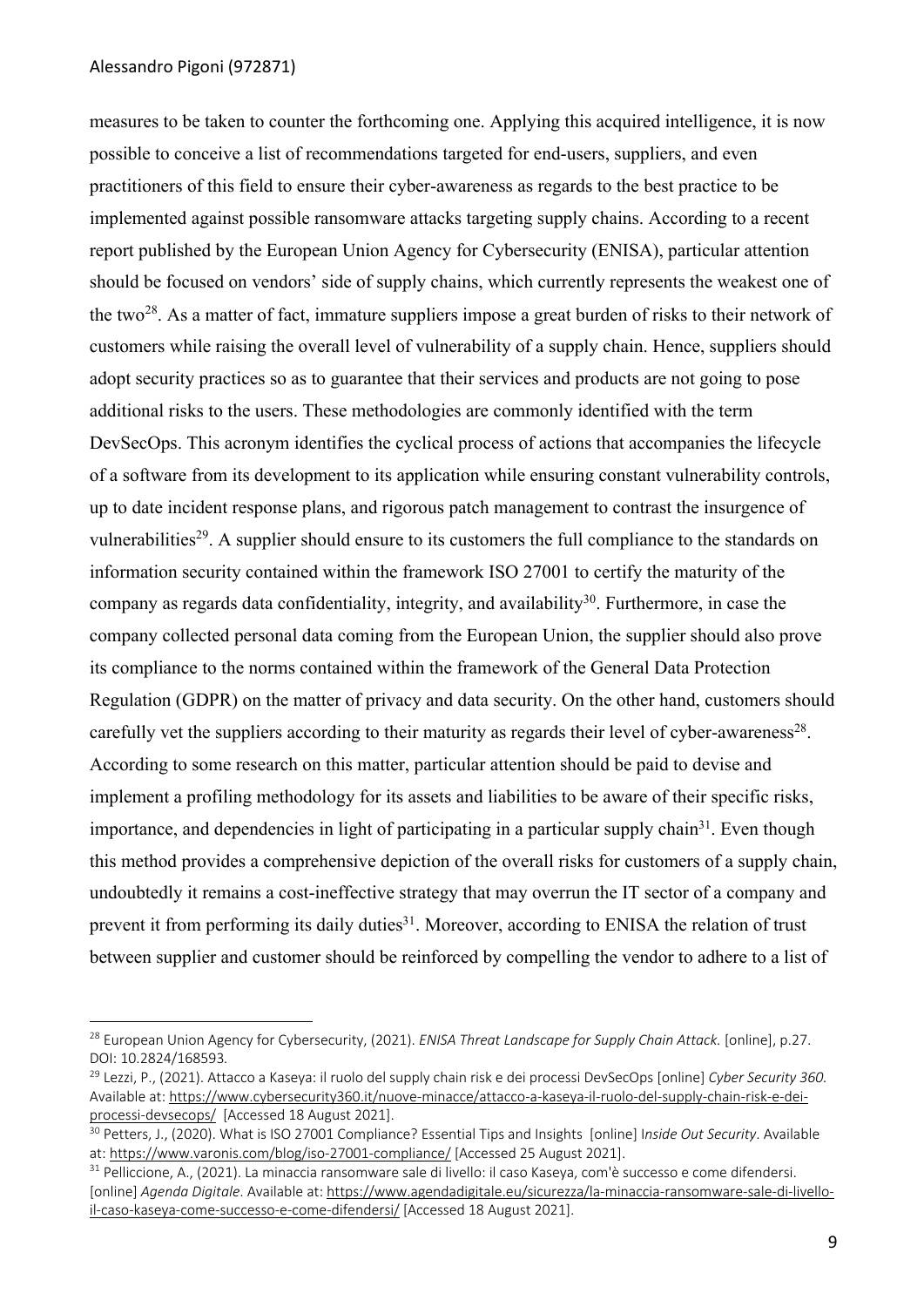"obligations of suppliers for the protection of the organization's assets, for the sharing of information, for audit rights, for business continuity, for personnel screening, and for the handling of incidents in terms responsibilities, notification obligations and procedures"32. Lastly, but not for importance, users should diligently perform updates for its software as soon as they are released by the supplier to ensure the natural functioning of the patching system<sup>32</sup>. Having made these points, what needs to be highlighted is the fact that no system is inviolable, and even the most diligent supply chain may still be exposed to the risk of a ransomware attack especially if performed for geopolitical reasons with the *nulla osta* of a foreign nation-state. Hence, the agency of supranational institutions may still be necessary for different reasons. First of all, to prevent the escalation of state-endorsed cyber-attacks through diplomatic means<sup>33</sup>. Second of all, in order to develop a common comprehensive framework for the legal attribution of cyber incidents. Lastly, international fora of discussion would prove vital as of the promotion of a system for information sharing as regards threats, vulnerabilities, and response strategies<sup>34</sup>. An initial step towards these objectives has been made within the proposal to update the Directive 2016/1148 on the European Security of Network and Information Systems (NIS). The so-called NIS2 is meant to increase the EU cyber-resilience by reinforcing the implementation of a unified framework on cyber-security with a particular focus being paid on the rising threats posed by supply-chains and cyber $dependencies<sup>35</sup>$ .

# 4 The National Cybersecurity Agency: overdue update to the Italian Cyber-strategy

With the *Centro Elaborazione Dati (CED)* of Lazio getting back on its feet after sustaining the recent ransomware attack, it is clear that the matter of cyber-security cannot be sidelined anymore within the political debate. According to an interview given by Nunzia Ciardi, director of the *Servizio Postale e delle Comunicazioni*, the revolutionary process brought by digitalization so far has not been paralleled by a coherent development in the Italian cyber-strategy<sup>36</sup>. This argument is further supported by Vittorio Colao, Minister for Technological Innovation and Digital Transition, who states that approximately 95% of the servers used by the Italian Public Administration (PA) cannot be considered as secured with regards to the current national and international cyber-threat

<sup>32</sup> European Union Agency for Cybersecurity, (2021). *ENISA Threat Landscape for Supply Chain Attack.* [online], p.27. DOI: 10.2824/168593*.*

<sup>33</sup> *Ibidem* p.28.

<sup>&</sup>lt;sup>34</sup> Pelliccione, A., (2021). La minaccia ransomware sale di livello: il caso Kaseya, com'è successo e come difendersi | Agenda Digitale. [online] Agenda Digitale. Available at: https://www.agendadigitale.eu/sicurezza/la-minacciaransomware-sale-di-livello-il-caso-kaseya-come-successo-e-come-difendersi/ [Accessed 18 August 2021].

<sup>35</sup> Nunziante, E., (2021). Proposta di Direttiva NIS 2: analisi delle nuove misure di cyber sicurezza europee [online] *Cyber Security 360*. Available at: https://www.cybersecurity360.it/cybersecurity-nazionale/proposta-di-direttiva-nis-2-analisidelle-nuove-misure-di-cyber-sicurezza-europee/ [Accessed 30 August 2021].

<sup>36</sup> Bechis, F., (2021). Non solo Pegasus. Così difendiamo l'Italia dai cyberattacchi. Parla Ciardi [online] *Formiche.net*. Available at: https://formiche.net/2021/07/pegasus-spyware-cyber-attacchi-nunzia-ciardi/ [Accessed 27 August 2021].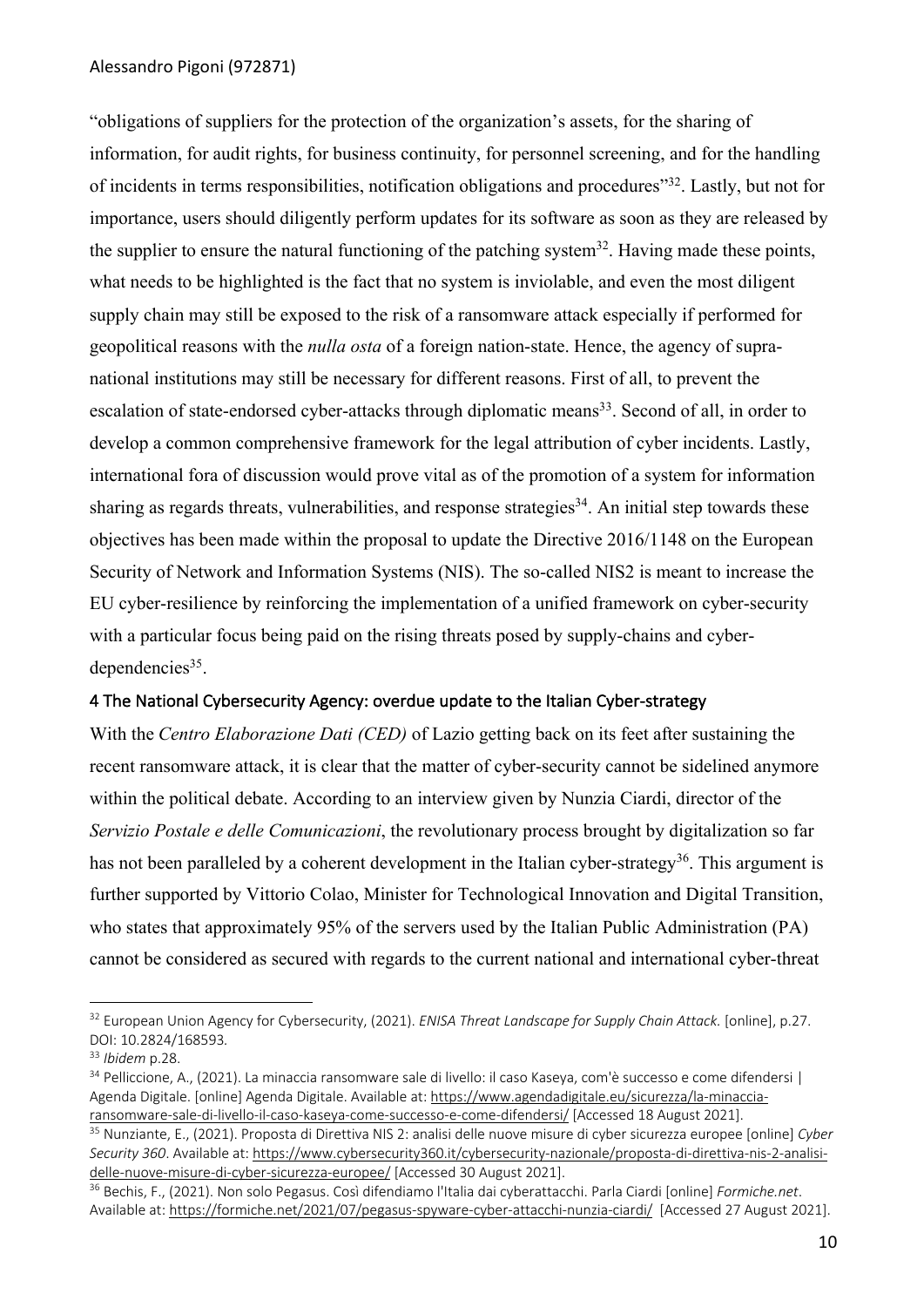landscape<sup>37</sup>. The epochal effort needed to address these deficiencies is what brought to the forefront of national debate the necessity of updating the domestic approach to cyber-security. This renewed interest in the topic has recently been reflected in the promulgation on Gazzetta Ufficiale (GU) of Law No 109 which implements Decree-law No 82 and establishes the National Cybersecurity Agency (ACN) having legal personality under public law and regulatory, administrative, and budgetary autonomy in respect of its chart<sup>38</sup>.

# *4.1 The Structure and Functions of the Agency*

The creation of the ACN takes place within the wider project of digital transformation named *Piano Nazionale di Ripresa a Resilienza* (PNRR). One of the main scopes of the Agency is to accompany this digitalization process by re-designing the national architecture for cyber-security to ensure the resilience of the IT infrastructures towards possible cyber-attacks that have the potentiality of mining the national security<sup>38</sup>. The urgency of this effort is clearly stated by Art. 1 of the Decree-Law June 14<sup>th</sup> 2021, No 82:

Considerato che le vulnerabilità delle reti, dei sistemi informativi, dei servizi informatici e delle comunicazioni elettroniche di soggetti pubblici e privati possono essere sfruttate al fine di provocare il malfunzionamento o l'interruzione, totali o parziali, di funzioni essenziali dello Stato e di servizi essenziali per il mantenimento di attività civili, sociali o economiche fondamentali per gli interessi dello Stato, nonché' di servizi di pubblica utilità, con potenziali gravi ripercussioni sui cittadini, sulle imprese e sulle pubbliche amministrazioni, sino a poter determinare un pregiudizio per la sicurezza nazionale<sup>39</sup>.

Following similar institutions established in Germany (1991) and France (2009), the creation of the Agency responds to the necessity of limiting the dispersion of resources on this matter<sup>38</sup>. In fact, another intended purpose of the Agency is to foster the coordination and centralization of the expertise and capitals to create a major European pole of excellence for cyber-security and the study of cyber-domain. According to GU 82, Art. 7 §§ 3-4, the National Cybersecurity Agency is going to adopt a centralized structure by adopting the responsibilities of the Italian Computer Security

<sup>37</sup> Ansa, (2021). Colao, 95% server PA non sono in condizioni di sicurezza. [online] *Ansa.* Available at: https://www.ansa.it/bannernews/notizie/breaking\_news\_eco/2021/06/06/-colao-95-server-pa-non-sono-in-condizionidi-sicurezza-\_3ebc27ab-1966-4cb9-b3c2-fee4c170ad01.html [Accessed 31 August 2021].

<sup>&</sup>lt;sup>38</sup> Longo, A. and Tarsitano, P., (2021). Ecco l'Agenzia per la cybersicurezza nazionale: come cambia la sicurezza cibernetica dell'Italia. [online] *Cyber Security 360*. Available at: https://www.cybersecurity360.it/cybersecuritynazionale/ecco-lagenzia-per-la-cybersicurezza-nazionale-come-cambia-la-sicurezza-cibernetica-dellitalia/ [Accessed 31 August 2021].

<sup>&</sup>lt;sup>39</sup> Considering that the vulnerabilities of the networks, information systems, IT services and electronic communications of the public and private sectors can be exploited in order to cause the total or partial malfunction or interruption of essential functions of the State and essential services for the maintenance of civil, social or economic activities fundamental to the interests of the State, as well as public utility services, with potentially serious repercussions on citizens, businesses and public administrations, up to the point of causing prejudice to national security. D.L. 14 giugno 2021 n. 82, Disposizioni urgenti in materia di cybersicurezza, definizione dell'architettura nazionale di cybersicurezza e istituzione dell'Agenzia per la cybersicurezza nazionale, Art. 1.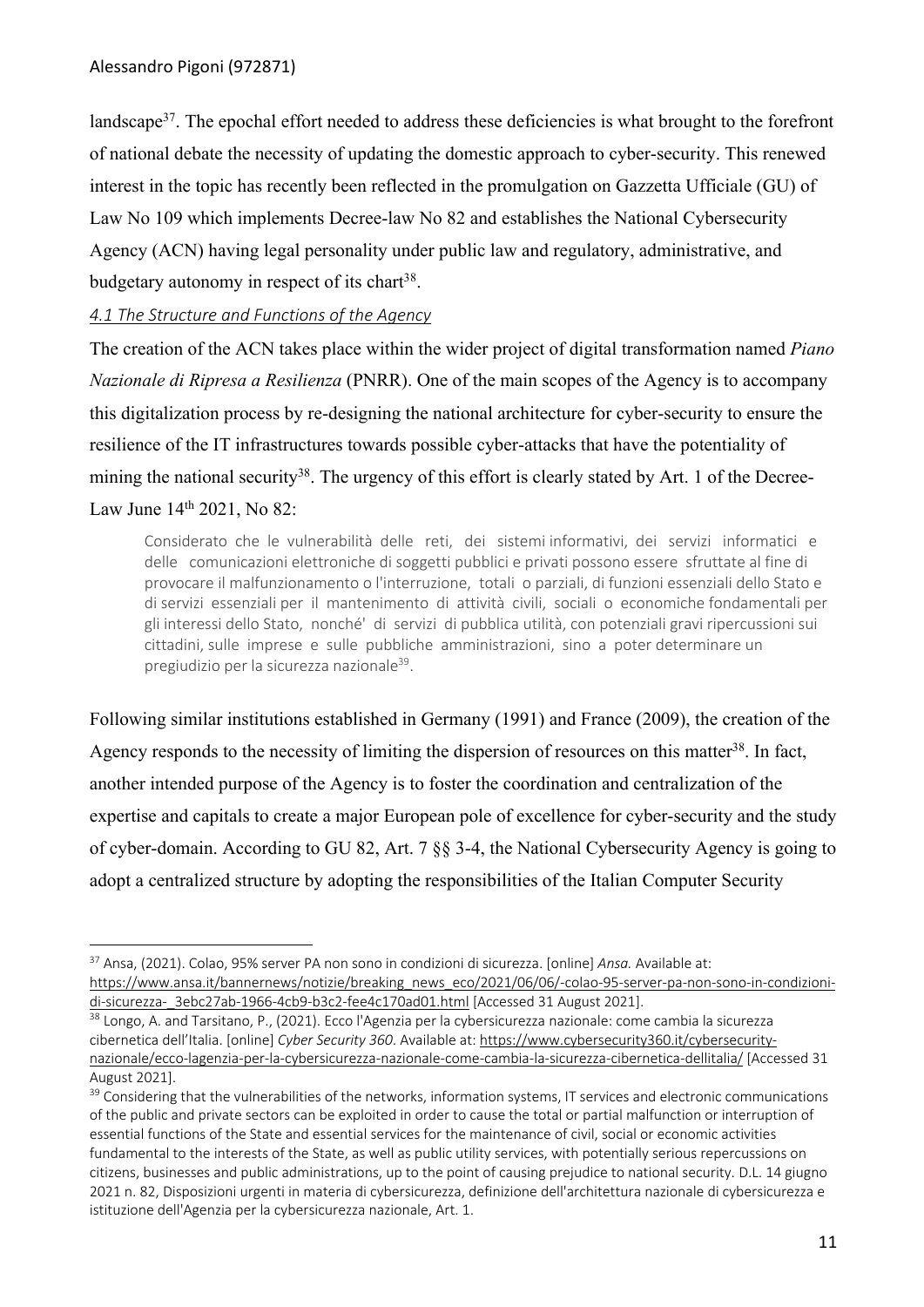Incident Response Team (CSIRT) and the *Centro Valutazione e Certificazione Nazionale*   $(CVCN)^{40}$ . Among the many functions delegated to the National Cybersecurity Agency, this paper is going to focus on two responsibilities that may be considered as fundamental for countering the cyber-threats at the center of the study. The first one consists of being the single interlocutor for both the public and private sectors within the national cybersecurity perimeter as far as the security of IT infrastructures is concerned. The second one involves the promotion of strategic measures, adopted in coordination with the public sector, aiming at the achievement of autonomy as regards to software and IT processes of national importance<sup>41</sup>. As was mentioned in the section *Best practices to protect against ransomware supply-chain attacks,* the opportunity cost for malicious actors of targeting supply-chains is proportional to two factors: the lack of coordination among the nodes of the chain and the asymmetry of the relation established between supplier and customers. Hence, the establishment of a singular entity responsible for promoting the dialogue among public and private sectors as well as seeking to curtail the length of supply-chains of national importance, represents the first crucial steps in the direction of lowering the overall domestic vulnerability to supply-chain attacks. Notwithstanding the above-mentioned important features, the definition of the sphere of action of the National Cybersecurity Agency can be considered as a cause for concern. In fact, the ACN must find room for maneuver within existing institutions engaged in the cyber-domain without causing an overlap of responsibilities which would prove detrimental for the entire System Country. These limits are represented by the *Polizia Postale* in charge of investigation, *Sistema di Informazione per la Sicurezza della Repubblica* (SISR) which is endorsed with the responsibility of cyber-intelligence, and the army tasked with the cyber-defence of the country<sup>41</sup>. Once fully in motion, will the Agency be able to perform its duties without stepping on any toes in this crowded environment? Only time will tell. What is certain is that the creation of a unified pole in charge of ensuring the resiliency of the IT infrastructure has, in theory, the potential to cut through the red tape, traditional limit for the Italian agency within the cyber-domain.

### Concluding remarks: high hopes for a more resilient domestic system

This paper has given an account of the recent spike in ransomware attacks targeting supply chains. As stated in *Introduction: New trends in the cyber-threat landscape?* the study was conducted to

<sup>&</sup>lt;sup>40</sup> D.L. 14 giugno 2021 n.82, Art. 7 §§ 3-4.<br><sup>41</sup> Longo, A. and Tarsitano, P., (2021). Ecco l'Agenzia per la cybersicurezza nazionale: come cambia la sicurezza cibernetica dell'Italia. [online] *Cyber Security 360*. Available at: https://www.cybersecurity360.it/cybersecuritynazionale/ecco-lagenzia-per-la-cybersicurezza-nazionale-come-cambia-la-sicurezza-cibernetica-dellitalia/ [Accessed 31 August 2021].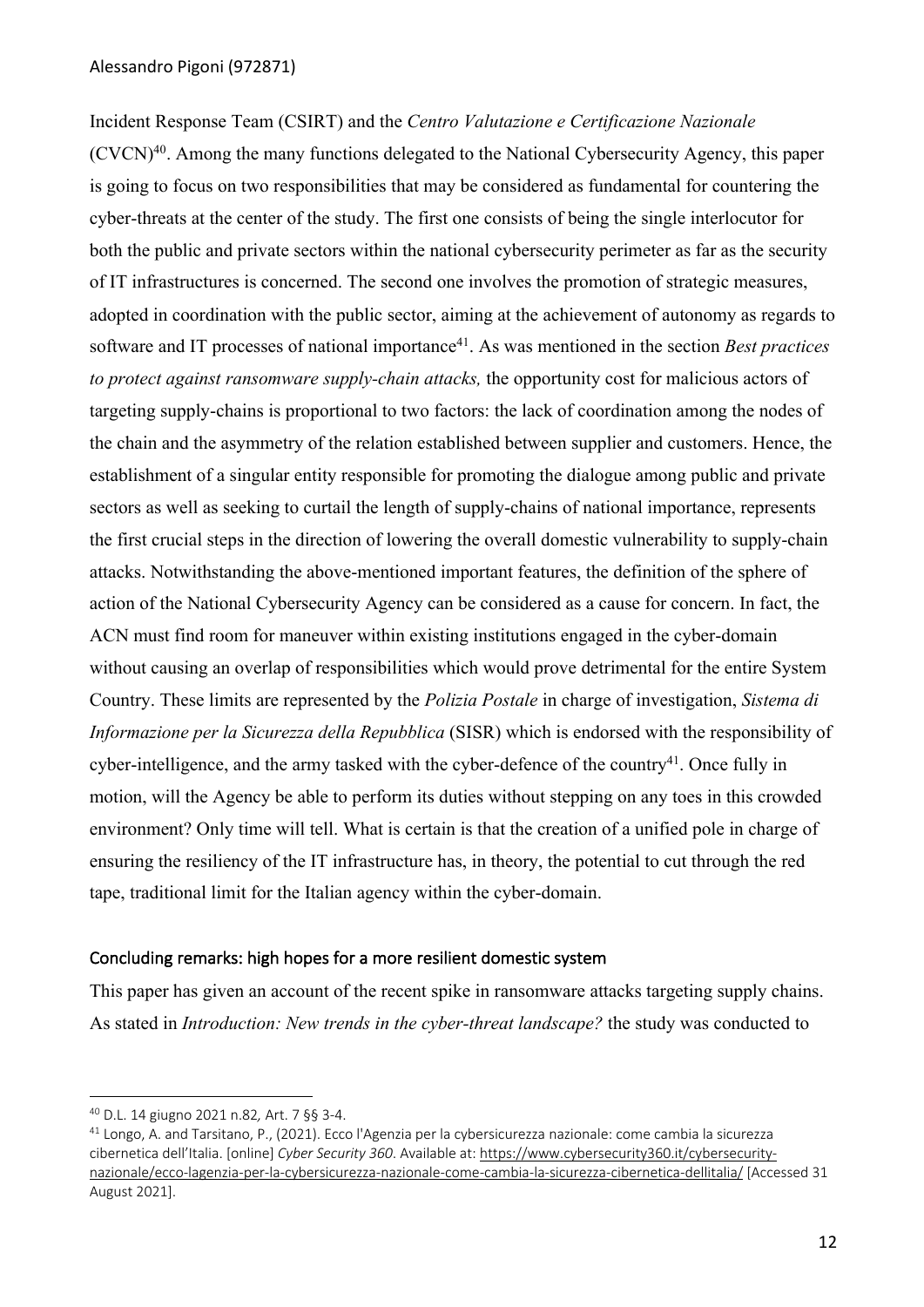### Alessandro Pigoni (972871)

highlight the urgent strategic measures to be taken at the domestic and international level to ensure the preparedness of the Italian countrywide system in the face of similar forthcoming threats. This study has been focused on presenting a multilevel analysis of the Kaseya VSA case which embodies the quintessence of the current cyber-threat landscape. A case of study which has been dissected in its main features. The analysis has initially investigated the principal actors involved in the cyber-attack. Through the adoption of a methodology characteristic of the behavioral sciences, this paper delved into the psychological and sociological factors having an influence on the behavior of the criminal group REvil. The results of this section point towards the idea that the media resonance gained by the cyber-attacks and the impunity which reigns within the cyberdomain represent key drivers for cyber-criminal organizations such as the one at the center of this research. If the first factor can be considered as endogenic given the extensive psycho-societal impacts of cyber-attacks, additional work needs to be directed towards the improvement of the legal attribution of cyber incidents in order to lower the opportunity cost of conducting similar attacks. Turning now to the second section, this predominantly technical portion of the study has been entirely focused on providing a comprehensive overview of the cyber-kill chain of the cyber-attack. Thanks to the analysis conducted by the Dutch Institute for Vulnerability Disclosure (DIVD), it was possible to precisely point out each stage of the incident, from the exploitation of the zero-day vulnerabilities which initiated the attack up until the thereof notification. These findings might not be generalized to other cyber-attacks, however, they have important implications for our understanding of supply-chain attacks. As a matter of fact, they suggest that these types of incidents leverage on the complex relationship of trust linking each ring of the chain to the other. Specifically, it is the asymmetry of the relation established between a single supplier and many dependent customers which proves to be a critical factor bolstering the impact of such cyber-attacks of this sort. The disruptive potentiality of the incident was undoubtedly limited by the timely measures of incident response taken by the company which have been addressed in depth by the section *The Mitigation Plan*. Nonetheless, its impact remained considerable not only for the company as result of poorly designed business continuity plans but also on a global scale. In fact, the impact was particularly intense and widespread given the vast amount of Kaseya VSA end-users scattered on a global scale. The vastity of the chain effect is what led this paper to question whether similar incidents may pose geopolitical concerns. The results suggest that soon nation-state must be prepared to face this reality. Hence, this paper has proposed some measures that could be taken to enhance the resilience of domestic systems. Presenting the creation of the National Cybersecurity Agency, this paper investigated whether *in fieri* this could represent the first step towards the right direction of lowering the overall domestic vulnerability to supply-chain attacks. Taken together, the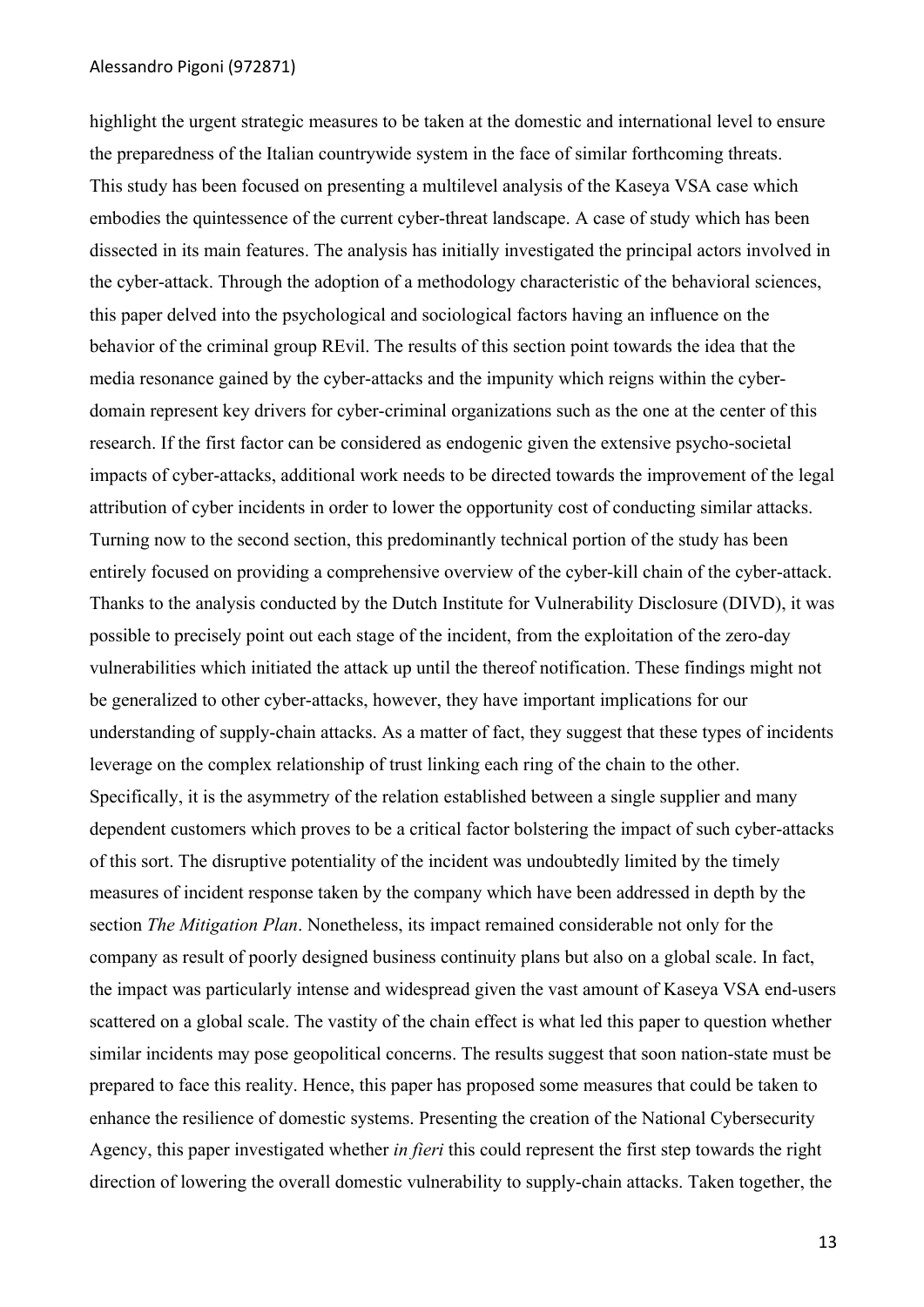findings suggest that, apart from minor concerns, the establishment of a unified pole of cybersecurity responsible for ensuring the resiliency of the IT infrastructure has the potential to increase its efficacy in countering the current and prospective threats in the cyber domain. This research clearly presents some limitations. Nevertheless, the results may suggest several courses of action to enhance our understanding of supply-chain attacks so as to efficiently address this problem. Moreover, future studies on these topics are necessary to assess the direction taken by the Italian cyber-strategy as regards supply-chain attacks within the EU framework of the Security of Network and Information Systems (NIS) and the proposed NIS 2.

### Reference

- AdvIntel Advance Intelligence, (2020). Inside REvil Extortionist "Machine": Predictive Insights. [online] *AdvIntel Advance Intelligence* Available at: https://www.advanced-intel.com/post/inside-revilextortionist-machine-predictive-insights [Accessed 23 August 2021].
- Allen, J., (2021*).* Kaseya Ransomware Attack Explained: What You Need To Know. [online] *PurpleSec.us* Available at: https://purplesec.us/kaseya-ransomware-attack-explained/#Responded [Accessed 20 August 2021].
- Ansa, (2021). Colao, 95% server PA non sono in condizioni di sicurezza. [online] *Ansa.* Available at: https://www.ansa.it/bannernews/notizie/breaking\_news\_eco/2021/06/06/-colao-95-server-pa-nonsono-in-condizioni-di-sicurezza-\_3ebc27ab-1966-4cb9-b3c2-fee4c170ad01.html [Accessed 31 August 2021].
- Avertium, (2021). REvil Ransomware Overview [online] *Avertium.com* Available at: https://www.avertium.com/revil-ransomware-overview/ [Accessed 23 August 2021].
- Bechis, F., (2021). Non solo Pegasus. Così difendiamo l'Italia dai cyberattacchi. Parla Ciardi [online] *Formiche.net.* Available at: https://formiche.net/2021/07/pegasus-spyware-cyber-attacchi-nunziaciardi/ [Accessed 27 August 2021].
- Bitdefender, (2020). *2020 Consumer Threat Landscape Report*. [online], p.3. Available at: https://www.bitdefender.com/files/News/CaseStudies/study/395/Bitdefender-2020-Consumer-Threat-Landscape-Report.pdf [Accessed 16 August 2021].
- Cadet, C., 2021. The Kaseya Ransomware Attack What You Need To Know About. [online] *BitSight.* Available at: https://www.bitsight.com/blog/kaseya-ransomware-attack [Accessed 20 August 2021].
- Chittaro, L., (2014). La vita parallela sul web. [online] *Il Sole 24 ORE*. Available at: https://st.ilsole24ore.com/art/tecnologie/2014-02-14/la-vita-parallela-web-- 153800.shtml?uuid=ABSsacw [Accessed 22 August 2021].
- Dickens, S., 2021. *Full Impact of REvil Ransomware Attack on Kaseya Becomes Apparent*. [online] Futurum Research. Available at: <https://futurumresearch.com/research-notes/full-impact-of-revilransomware-attack-on-kaseya-becomes-apparent/> [Accessed 25 August 2021].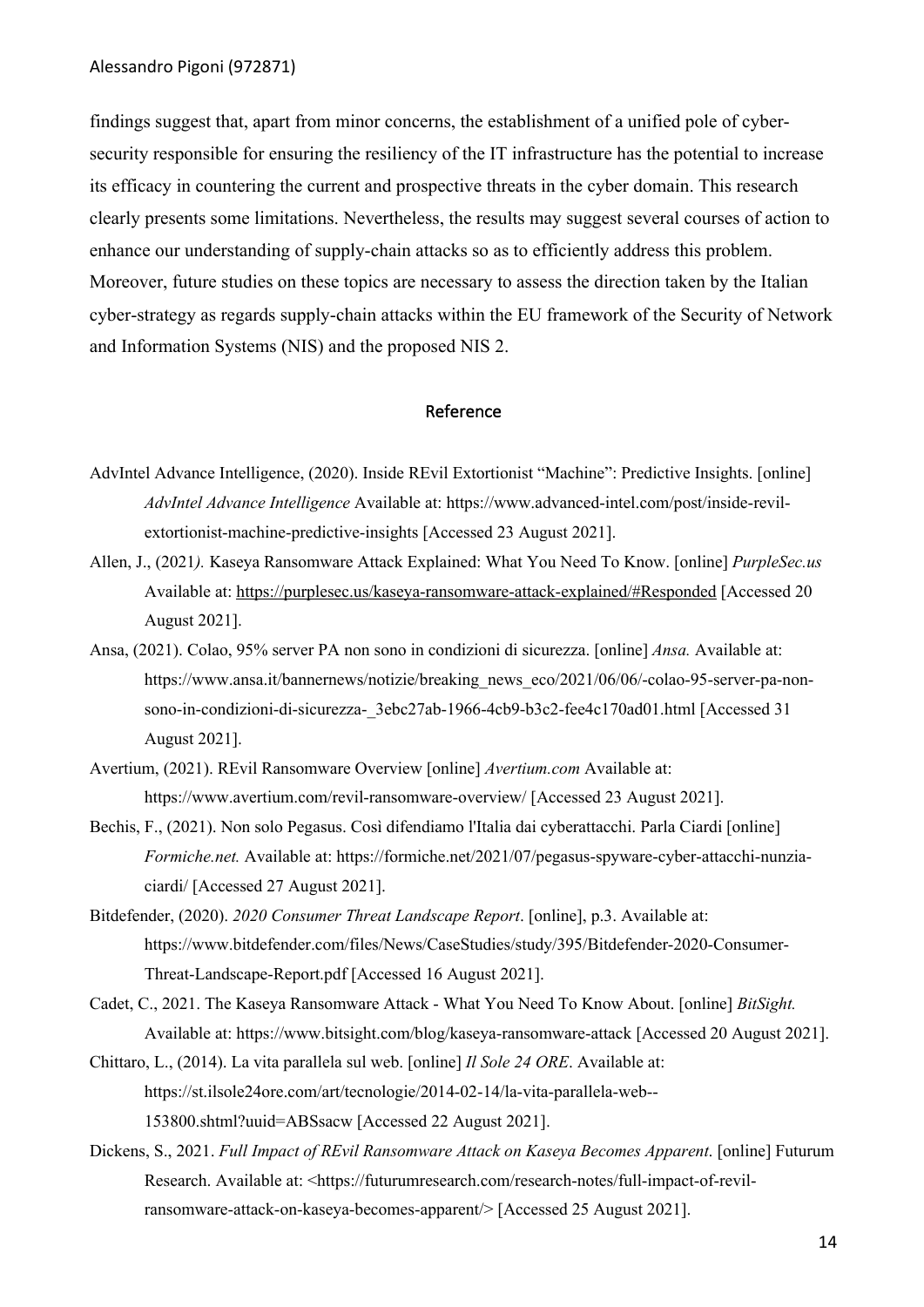- Dvir, S., (2021). REvil Ransomware Attack on Kaseya VSA: What You Need to Know. [online] *Inside Out Security*. Available at: https://www.varonis.com/blog/revil-msp-supply-chain-attack/ [Accessed 19 August 2021].
- European Union Agency for Cybersecurity (ENISA), (2021). *ENISA Threat Landscape for Supply Chain Attack.* [online], pp.6-18-27-28. DOI: 10.2824/168593*.*
- Harrod, B., (2021). The Increasing Popularity of Ransomware Amongst Cybercriminals. [online] *Ivanti.com*. Available at: https://www.ivanti.com/blog/the-increasing-popularity-of-ransomware-amongstcybercriminals [Accessed 16 August 2021].
- Jun, J., (2021). Opinion | Could Ransomware Become a Geopolitical Weapon? Game Theory Says Yes*.*. [online] *Politico.com* Available at: https://www.politico.com/news/magazine/2021/07/08/ransomware-game-theory-geopolitics-cyberattack-498625 [Accessed 22 August 2021].
- Kaseya, (n.d). The world's #1 rmm solution. [online] *Kaseya.com.* Available at: https://www.kaseya.com/products/vsa/ [Accessed 30 July 2021].
- Kaspersky, (n.d). Ransomware definition, prevention, and removal [online*]. Kaspersk*y. Available at: https://www.kaspersky.com/resource-center/threats/ransomware [Accessed 11 August 2021].
- Lezzi, P., 2021. Attacco a Kaseya: il ruolo del supply chain risk e dei processi DevSecOps [online] *Cyber Security 360.* Available at: https://www.cybersecurity360.it/nuove-minacce/attacco-a-kaseya-ilruolo-del-supply-chain-risk-e-dei-processi-devsecops/ [Accessed 18 August 2021].
- Lezzi, P., 2021. *REvil, ecco cosa può succedere dopo la "scomparsa" del gigante del ransomware - Cyber Security 360*. [online] Cyber Security 360. Available at: https://www.cybersecurity360.it/nuoveminacce/ransomware/revil-ecco-cosa-puo-succedere-dopo-la-scomparsa-del-gigante-delransomware/ [Accessed 24 August 2021].
- Longo, A. and Tarsitano, P., (2021). Ecco l'Agenzia per la cybersicurezza nazionale: come cambia la sicurezza cibernetica dell'Italia. [online] *Cyber Security 360*. Available at: https://www.cybersecurity360.it/cybersecurity-nazionale/ecco-lagenzia-per-la-cybersicurezzanazionale-come-cambia-la-sicurezza-cibernetica-dellitalia/ [Accessed 31 August 2021].

Molinari, G., (2021). La minaccia cyber alle supply chain: il caso Kaseya VSA*.* [online] *Analytica for intelligence and security studies*. Available at: https://www.analyticaintelligenceandsecurity.it/ricerca-e-analisi/la-minaccia-cyber-alle-supplychain-il-caso-kaseya-vsa/ [Accessed 19 August 2021].

Nunziante, E., (2021). Proposta di Direttiva NIS 2: analisi delle nuove misure di cyber sicurezza europee [online] *Cyber Security 360*. Available at: https://www.cybersecurity360.it/cybersecuritynazionale/proposta-di-direttiva-nis-2-analisi-delle-nuove-misure-di-cyber-sicurezza-europee/ [Accessed 30 August 2021].

Pelliccione, A., (2021). La minaccia ransomware sale di livello: il caso Kaseya, com'è successo e come